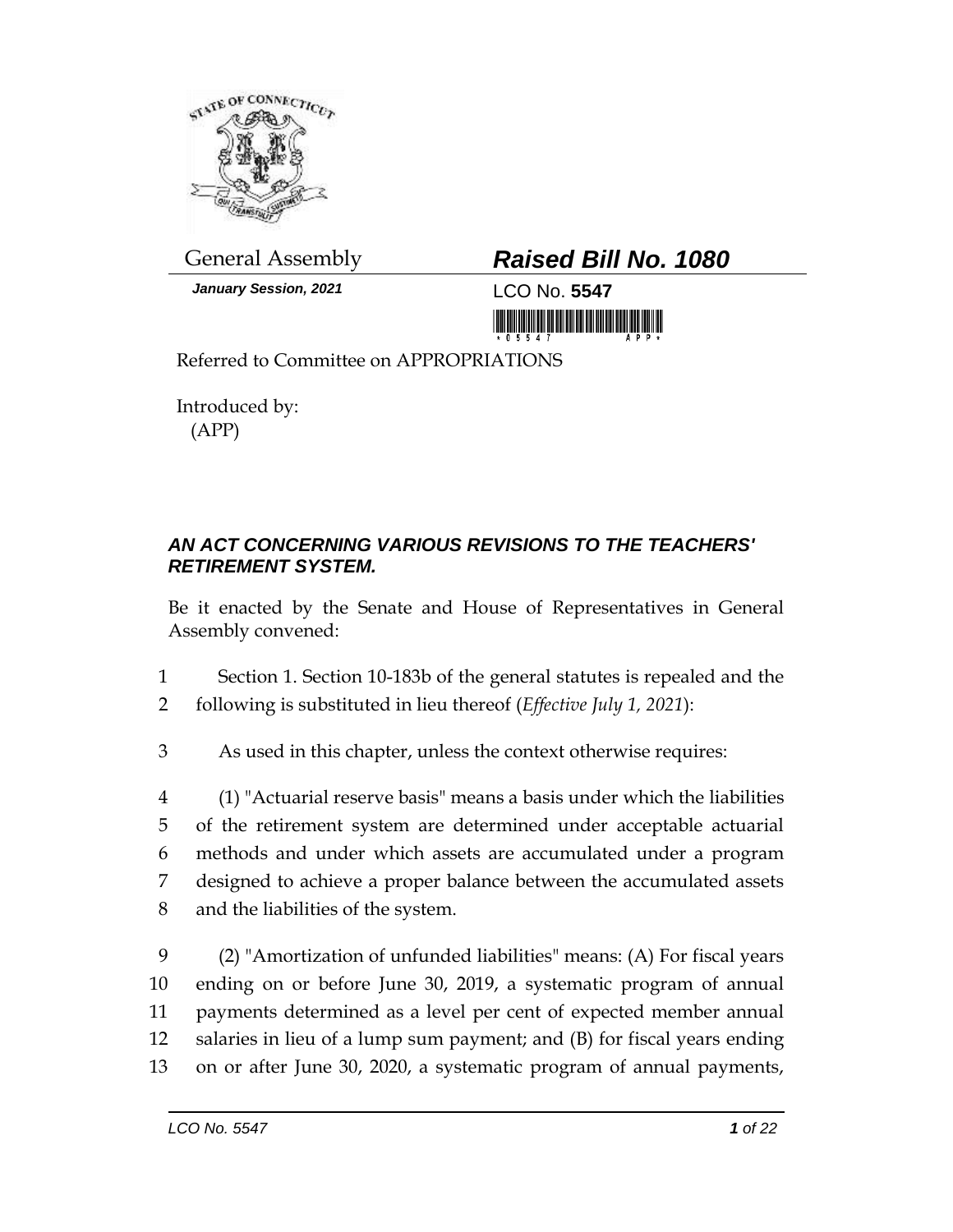transitioning equally over five consecutive fiscal years from a level per cent of expected annual member salaries to a level payment, in lieu of a lump sum payment.

 (3) "Annual salary" means the annual salary rate for service as a Connecticut teacher during a school year but not including unused sick leave, unused vacation, terminal pay, coaching or extra duty assignments, unless compensation for coaching or extra duty assignment was included in salary for which contributions were made prior to July 1, 1971. In no event shall annual salary include amounts determined by the board to be included for the purpose of inflating the member's average annual salary. The inclusion in annual salary of amounts paid to the member, in lieu of payment by the employer for the 26 cost of benefits, insurance, or individual retirement arrangements which in prior years had been paid by the employer and not included in the member's annual salary, shall be prima facie evidence that such amounts are included for the purpose of inflating the member's average annual salary. Annual salary shall not (A) include payments the timing of which may be directed by the member, (B) include payments to a superintendent pursuant to an individual contract between such superintendent and a board of education, of amounts which are not included in base salary, or (C) exceed the maximum amount allowed under Section 401(a)(17) of the Internal Revenue Code for the applicable limitation year, provided in no event shall the limitation under Section  $401(a)(17)$  of the Internal Revenue Code apply to the annual salary of a member whose membership began prior to January 1, 1996, if such limitation would reduce the amount of the member's annual salary below the amount permitted for calculation of the member's retirement benefit under chapter 167a, without regard to the limitation under Section 401(a)(17) of the Internal Revenue Code. Annual salary shall include amounts paid to the member during a sabbatical leave during which mandatory contributions were remitted, provided such member returned to full-time teaching for at least five full years following the completion of such leave.

(4)"Average annual salary" means the average annual salary received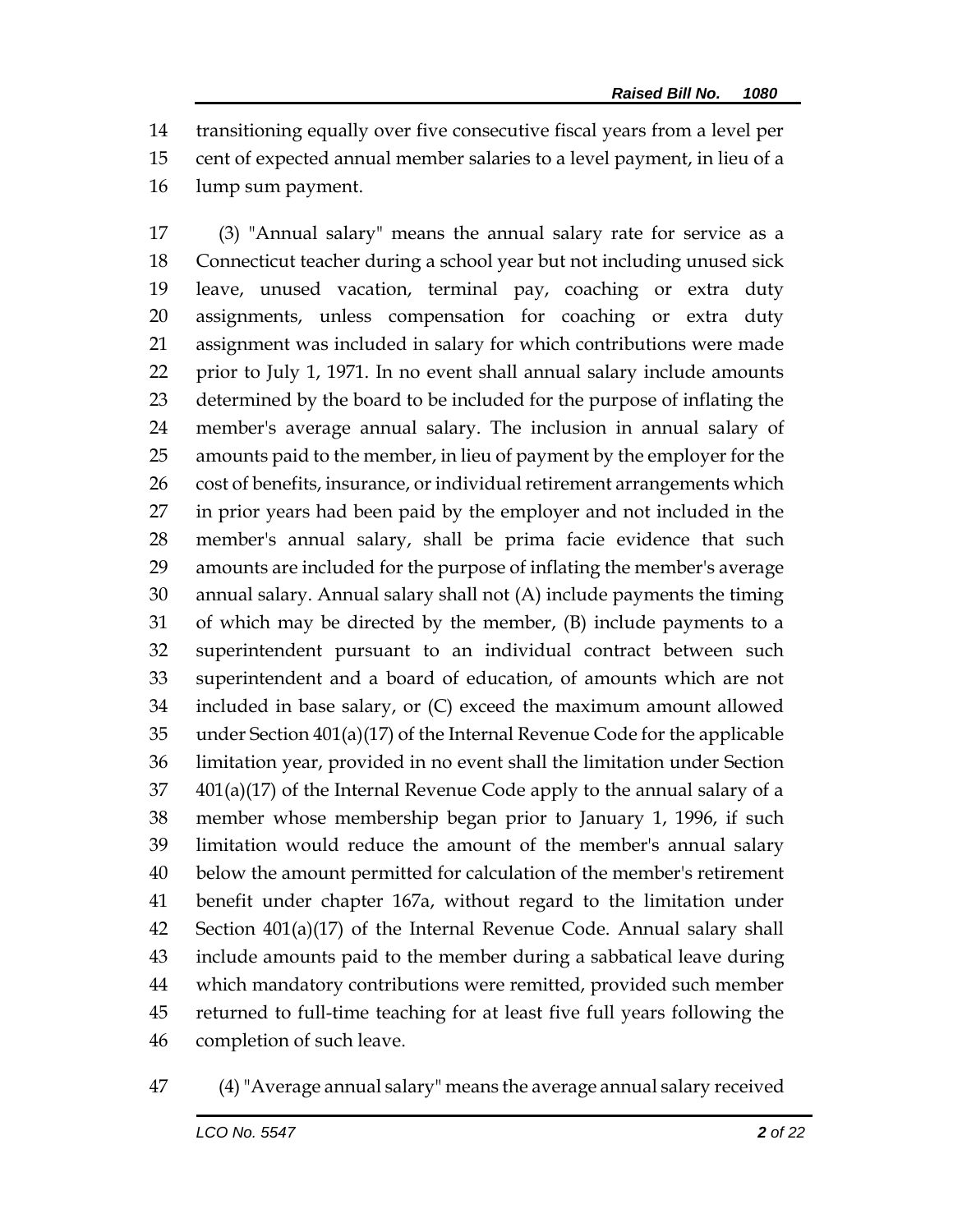during the three years of highest salary.

(5) "Board" means the Teachers' Retirement Board.

 (6) "Child" means a natural child, an adopted child, or a stepchild of a deceased member who has been a stepchild for at least one year immediately prior to the date on which the member died. A child is a "dependent child" of a deceased member if at the time of the member's death (A) the member was living with the child or providing or obligated to provide, by agreement or court order, a reasonable portion of the support of the child, and (B) the child (i) is unmarried and has not attained age eighteen, or (ii) is disabled and such disability began prior to the child's attaining age eighteen.

 (7) "Contributions" means amounts withheld pursuant to this chapter and paid to the board by an employer from compensation payable to a member. Prior to July 1, 1989, "mandatory contributions" are contributions required to be withheld under this chapter and consist of five per cent regular contributions and "one per cent contributions". From July 1, 1989, to June 30, 1992, "mandatory contributions" are contributions required to be withheld under this chapter and consist of five per cent regular contributions and one per cent health contributions. From July 1, 1992, to June 30, 2004, "mandatory contributions" are contributions required to be withheld under this chapter and consist of six per cent "regular contributions" and one per cent health contributions. From July 1, 2004, to December 31, 2017, "mandatory contributions" are contributions required to be withheld under this chapter and consist of six per cent regular contributions and one and one-fourth per cent health contributions. From January 1, 2018, to December 31, 2019, inclusive, "mandatory contributions" are contributions required to be withheld under this chapter and consist of seven per cent "regular contributions" and one and one-fourth per cent health contributions. On and after January 1, 2020, "mandatory contributions" are contributions required to be withheld under this chapter and consist of seven per cent "regular contributions" and one and one-fourth per cent health contributions, except that no health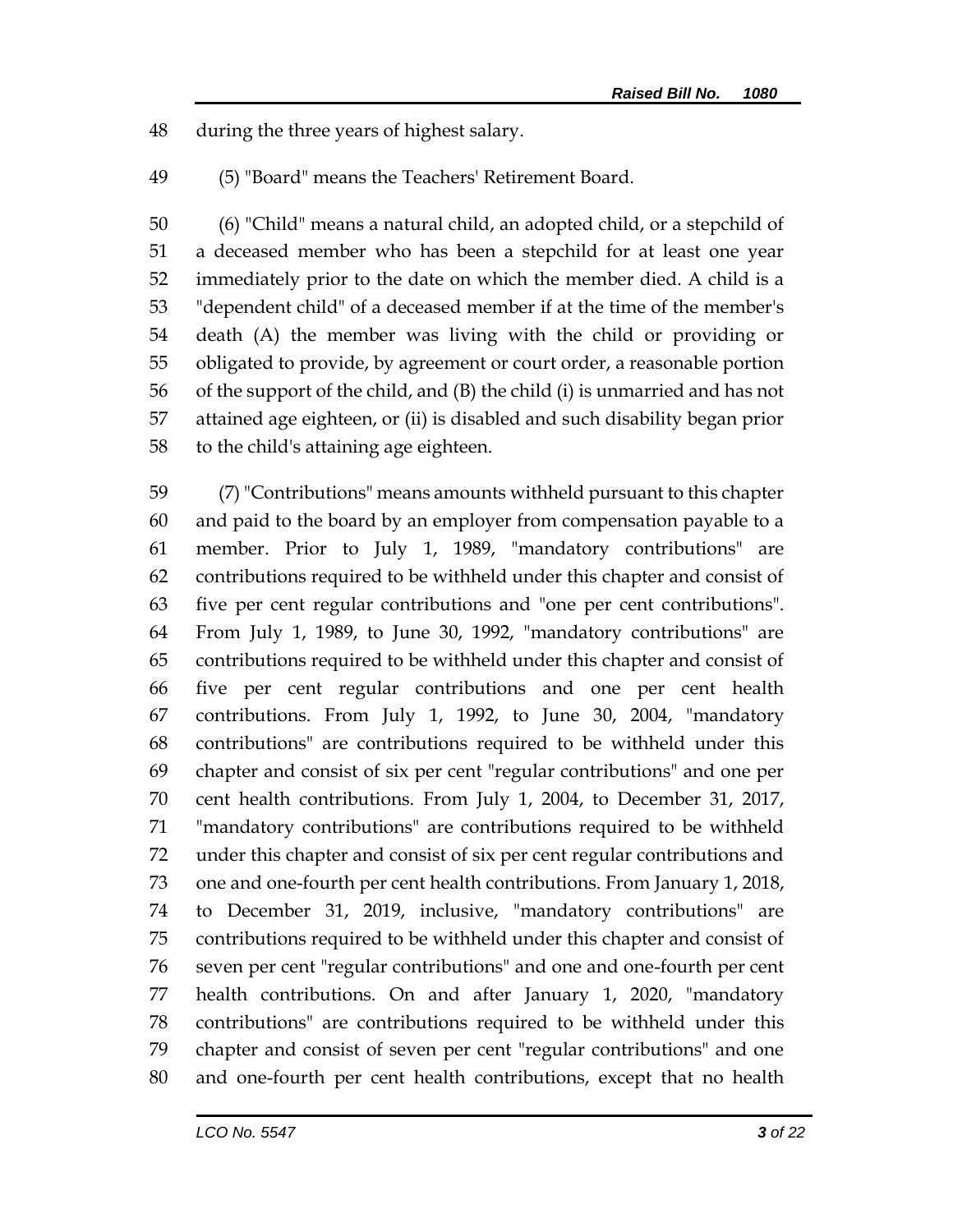contributions shall be required for an employee of the state that (A) has completed the vesting service necessary to receive health benefits provided to retired state employees, and (B) does not participate in any group health insurance plans maintained for retired teachers. Nothing in this subdivision shall affect any other obligation of such a state employee to contribute to the state's retiree health care trust fund. "Voluntary contributions" are contributions by a member authorized to 88 be withheld under section 10-183i, as amended by this act.

 (8) "Credited interest" means interest at the rate from time to time fixed by the board consistent with industry standards and practices. Such interest shall be applied to a member's account based on the balance as of the previous June thirtieth. Credited interest shall be assessed on any mandatory contributions which were due but not remitted prior to the close of the school year for which salary was paid.

(9)"Current service" means service rendered in the current fiscal year.

 (10) "Dependent former spouse" means a former spouse of a deceased member who (A) has in his or her care a dependent child of the deceased member; and (B) was receiving, or was entitled to receive, from the deceased member at the time of the death of the deceased member, at least one-half of his or her support; and (C) has not remarried; and (D) is the parent of the child or adopted the child while married to the member and before the child attained age eighteen or, while married to the member, both of them adopted the child before the child attained age eighteen.

 (11) "Dependent parent" means a parent of a deceased member who (A) has reached the age of sixty-five; and (B) has not married after the death of the member; and (C) was receiving at least one-half of his or her support from the member at the time of the member's death and files proof of such support within two years of the date of the member's death; and (D) is not receiving, or entitled to a federal or state old age benefit based on the parent's own earnings, equal to or greater than the amount the parent would be entitled to as a dependent parent under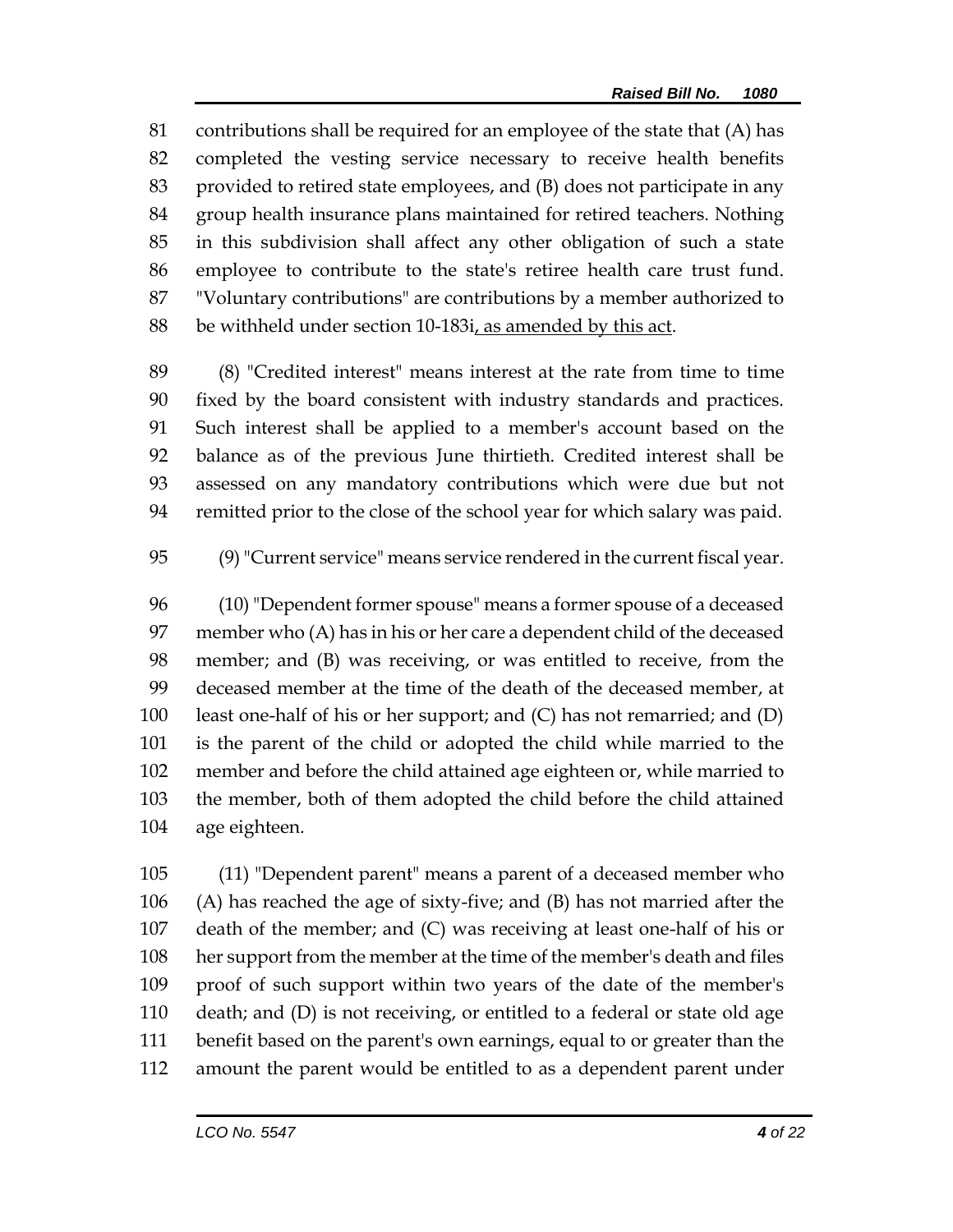this chapter. A "parent of a deceased member" is (i) the mother or father of a deceased member; or (ii) a stepparent of a deceased member by a marriage entered into before the member attained age sixteen; or (iii) an adopting parent of a deceased member who adopted the deceased member before the member attained age sixteen.

 (12) "Designated beneficiary" means a person designated on a form prescribed by the board by a member to receive amounts which become payable under this chapter as the result of the member's death whether before or after retirement. If a designated beneficiary is not living at the time of the death of a member, the amounts that would have been payable to the designated beneficiary shall be paid to the member's estate.

125 (13) "Disabled" means the inability to perform any teaching service, whether or not such service is performed full-time or part-time, in a 127 public or nonpublic school or a nonschool setting, on a volunteer basis or for compensation, within or without the state, or engage in any substantial gainful activity by reason of any medically determinable physical or mental impairment **[**which**]** that (A) is permanent or can be expected to last continually for not less than twelve months from the onset of such impairment, or (B) can be expected to result in death or to be of long-continued and indefinite duration, except that during the first twenty-four months that a member is receiving a disability allowance, "disabled" means the inability to perform the usual duties of his occupation by reason of any such impairment.

 (14) "Employer" means an elected school committee, a board of education, the State Board of Education, the Office of Early Childhood, the Board of Regents for Higher Education or any of the constituent units, the governing body of the Children's Center and its successors, the E. O. Smith School and any other activity, institution or school employing members.

 (15) "Formal leave of absence" means any absence from active service in the public schools of Connecticut formally granted by a member's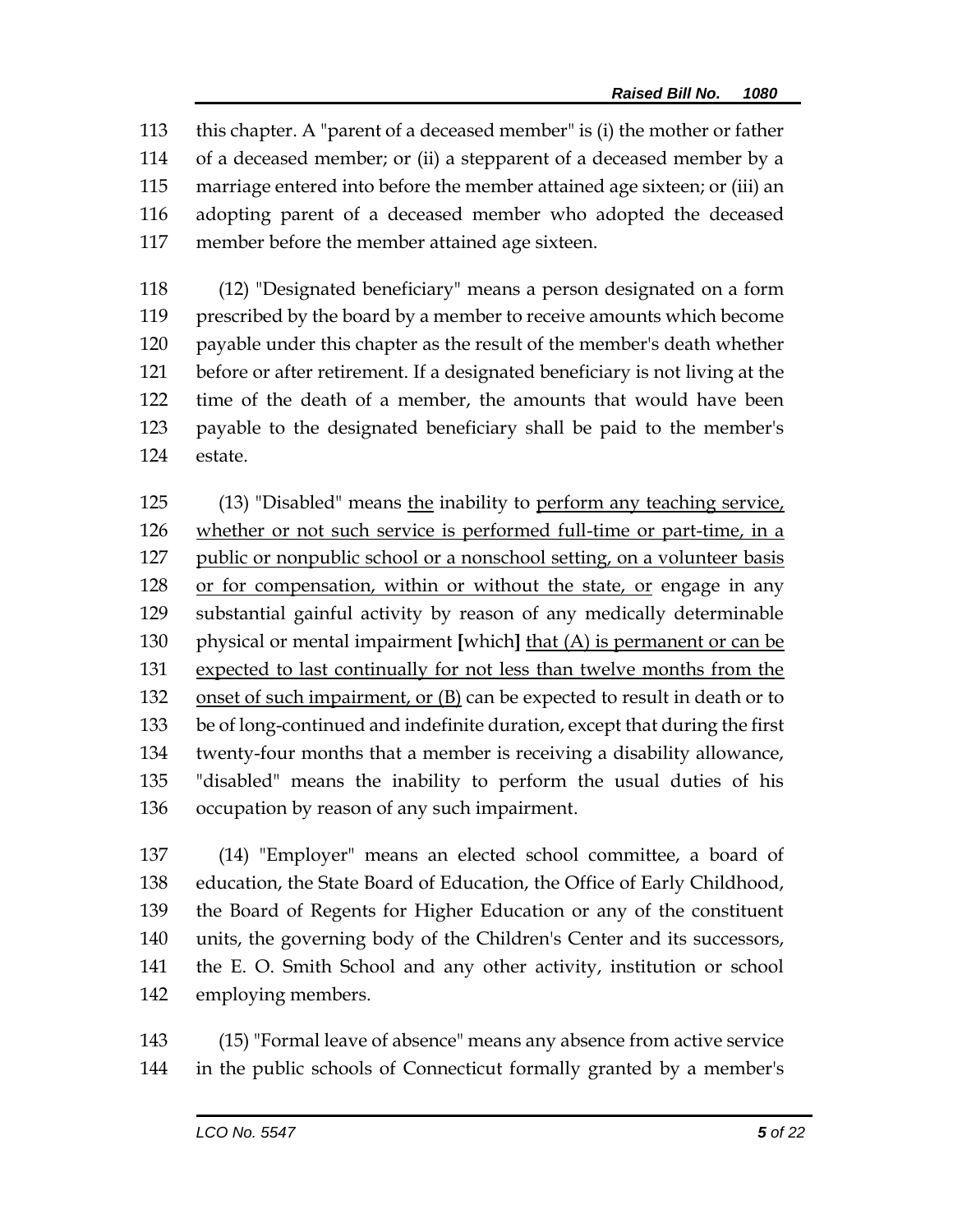employer as evidenced by contemporary records of the employer, provided in the case of an absence due to illness, medical or other evidence of such illness may, at the discretion of the Teachers' Retirement Board, be accepted in lieu of evidence of the formal granting of a leave.

 (16) "Formal application of retirement" means (A) the member's application, birth certificate or notarized statement supported by other 152 evidence satisfactory to the board, in lieu thereof,  $(B)$  records of service, **[**when**]** if such records are required by the board to determine a salary 154 rate or years of creditable service,  $(C)$  a statement of payment plan, **[**and,**]** including, if applicable, the fixed period of time selected by a member under Plan C or the coparticipant's share designated under Plan D, (D) in the case of an application for a disability benefit, a physician's or an advanced practice registered nurse's statement of health, and (E) any other documentation required by the board.

 (17) "Funding" means the accumulation of assets in advance of the payment of retirement allowances in accordance with a definite actuarial program.

 (18) "Member" means any Connecticut teacher employed for an average of at least one-half of each school day, except that no teacher who under any provision of the general statutes elects not to participate in the system shall be a member unless and until the teacher elects to participate in the system. Members teaching in a nonpublic school classified as a public school by the board under the provisions of this section may continue as members as long as they continue as teachers in such school even if the school ceases to be so classified. A former teacher who has not withdrawn his or her accumulated contributions shall be an "inactive member". A member who, during the period of a formal leave of absence granted by his or her employer, but not exceeding an aggregate of ten school months, continues to make mandatory contributions to the board, retains his or her status as an active member.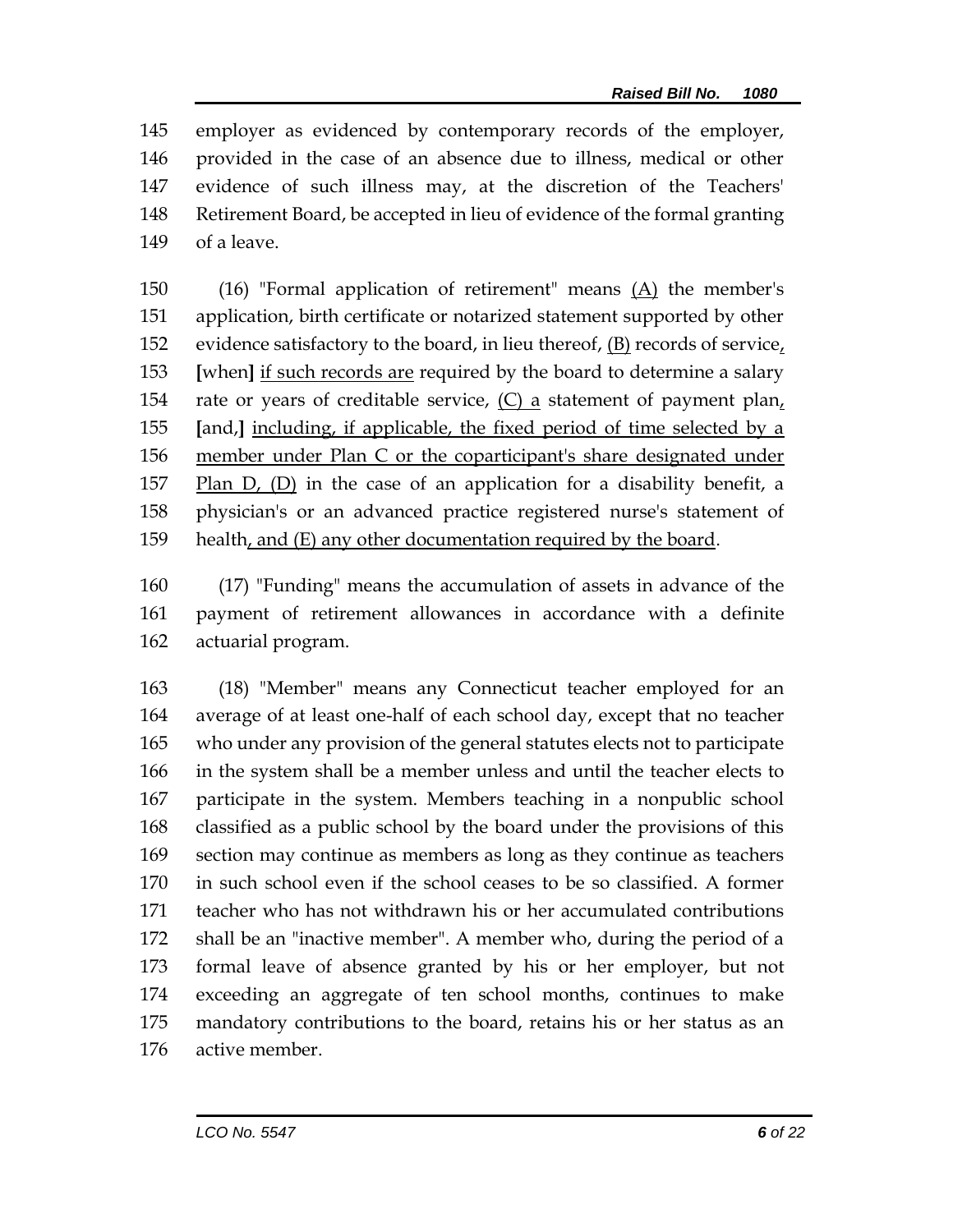(19) "Normal cost" means the amount of contribution which the state is required to make into the retirement fund in order to meet the actuarial cost of current service.

 (20) "Public school" means any day school conducted within or without this state under the orders and superintendence of a duly elected school committee, a board of education, the State Board of Education, the Office of Early Childhood, the board of governors or any of its constituent units, the E. O. Smith School, the Children's Center and its successors, the State Education Resource Center established pursuant to section 10-4q of the 2014 supplement to the general statutes, revision of 1958, revised to January 1, 2013, the State Education Resource Center established pursuant to section 10-357a, joint activities of boards of education authorized by subsection (b) of section 10-158a and any institution supported by the state at which teachers are employed or any incorporated secondary school not under the orders and superintendence of a duly elected school committee or board of education but located in a town not maintaining a high school and providing free tuition to pupils of the town in which it is located, and which has been approved by the State Board of Education under the provisions of part II of chapter 164, provided that such institution or such secondary school is classified as a public school by the retirement board.

 (21) "Retirement allowance" means payments for life derived from member contributions, including credited interest, and contributions 201 from the state.

 (22) "School year" means the twelve months ending on June thirtieth of each year.

 (23) "Surviving spouse" means a widow or widower of a deceased member who (A) was living with the member at the time of the member's death, or receiving, or entitled by court order or agreement to receive, regular support payments from the member, and (B) has not remarried.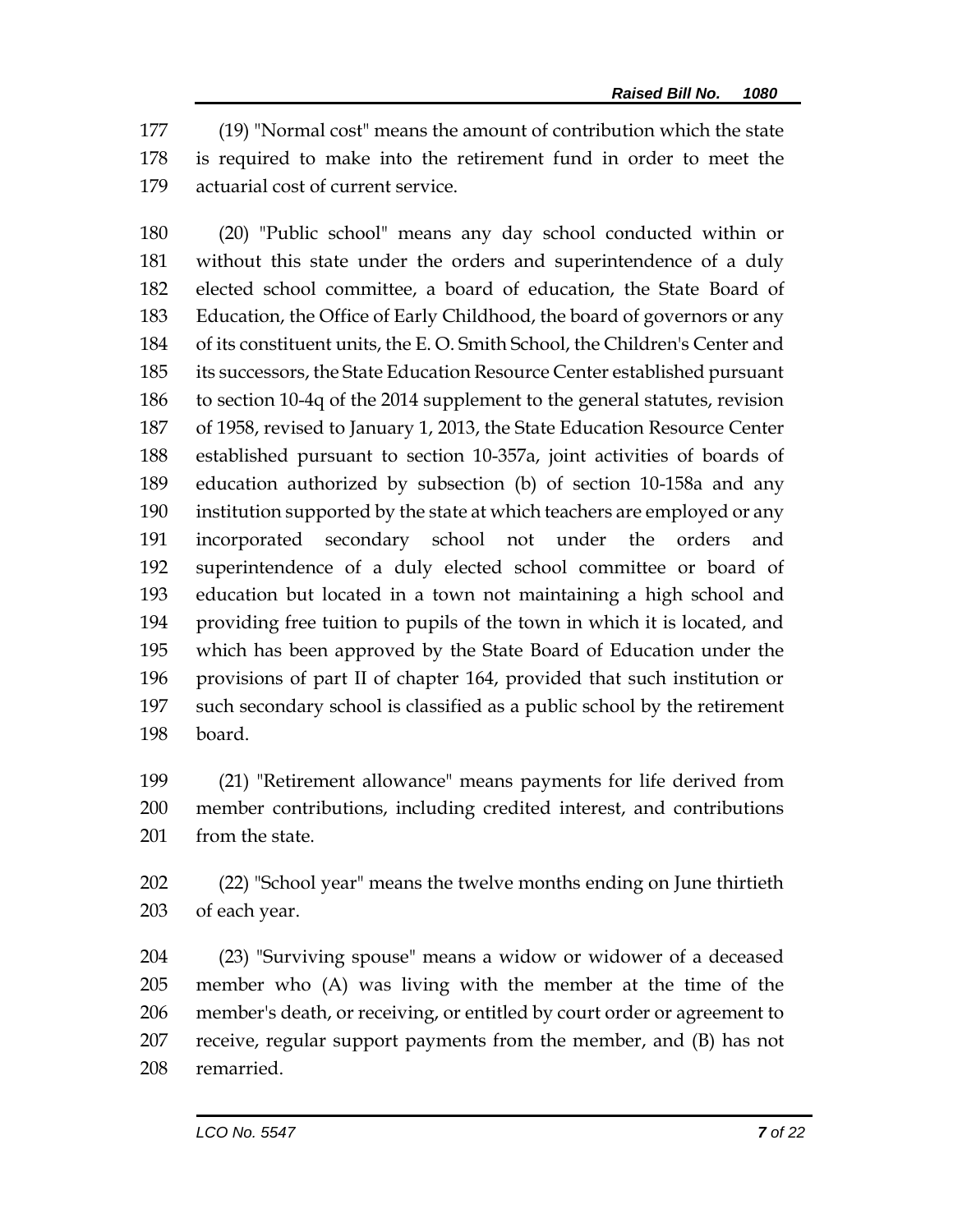(24) "Survivors" means a surviving spouse, a dependent former spouse, a dependent child and a dependent parent.

(25) "System" means the Connecticut teachers' retirement system.

 (26) "Teacher" means (A) any teacher, permanent substitute teacher, principal, assistant principal, supervisor, assistant superintendent or superintendent employed by the public schools in a professional capacity while possessing a certificate or permit issued by the State Board of Education, provided on and after July 1, 1975, such certificate shall be for the position in which the person is then employed, except as provided for in section 10-183qq, (B) certified personnel who provide health and welfare services for children in nonprofit schools, as 220 provided in section 10-217a, under an oral or written agreement, (C) any person who is engaged in teaching or supervising schools for adults if the annual salary paid for such service is equal to or greater than the minimum salary paid for a regular, full-time teaching position in the day schools in the town where such service is rendered, (D) a member of the professional staff of the State Board of Education, the Office of Early Childhood, or of the Board of Regents for Higher Education or any of the constituent units, and (E) a member of the staff of the State Education Resource Center established pursuant to section 10-4q of the 2014 supplement to the general statutes, revision of 1958, revised to January 1, 2013, or the State Education Resource Center established pursuant to section 10-357a, employed in a professional capacity while possessing a certificate or permit issued by the State Board of Education. A "permanent substitute teacher" is one who serves as such for at least ten months during any school year.

 (27) "Unfunded liability" means the actuarially determined value of 236 the liability for service before the date of the actuarial valuation less the accumulated assets in the retirement fund.

 (28) "Internal Revenue Code" means the Internal Revenue Code of 1986, or any subsequent corresponding internal revenue code of the United States, as from time to time amended, and any regulations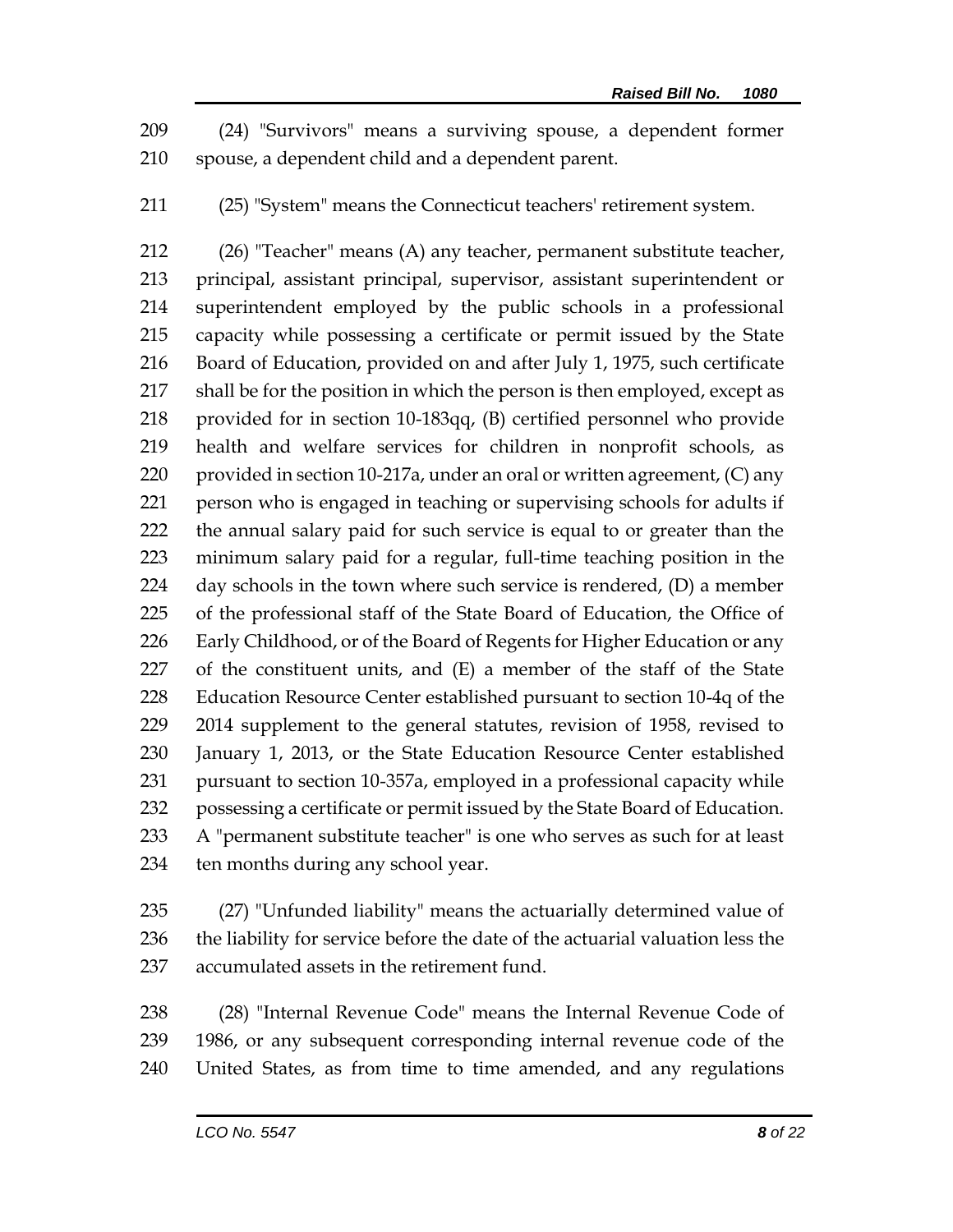promulgated under or interpretations of said code that may affect this chapter.

 (29) "Limitation year" means the twelve-month period beginning each July first and ending each June thirtieth.

 Sec. 2. Section 10-183f of the general statutes is repealed and the following is substituted in lieu thereof (*Effective July 1, 2021*):

 (a) A member is eligible to receive a normal retirement benefit **[**who**]** 248 if such member (1) has attained age sixty and has accumulated twenty years of credited service in the public schools of Connecticut, or (2) has attained any age and has accumulated thirty-five years of credited service, at least twenty-five years of which are service in the public schools of Connecticut.

 (b) A member is eligible to receive a proratable retirement benefit **[**who**]** if such member has attained age sixty prior to termination of 255 service and has accumulated at least ten years of credited service in the public schools of Connecticut.

 (c) A member is eligible to receive an early retirement benefit **[**who**]** if such member has accumulated twenty-five years of credited service at least twenty years of which are service in the public schools of Connecticut, or **[**who**]** if such member has attained the age of fifty-five and has accumulated at least twenty years of credited service, at least fifteen of which are service in the public schools of Connecticut.

 (d) A member is eligible to receive a deferred vested retirement benefit beginning at age sixty **[**who**]** if such member: (1) Has accumulated ten years of credited service in the public schools of Connecticut; and (2) terminates service before becoming eligible for any other retirement benefit; and (3) leaves his or her accumulated contributions with the system.

(e) Repealed by P.A. 79-541, S. 5, 6.

(f) The survivors of a member who dies (1) while in service in the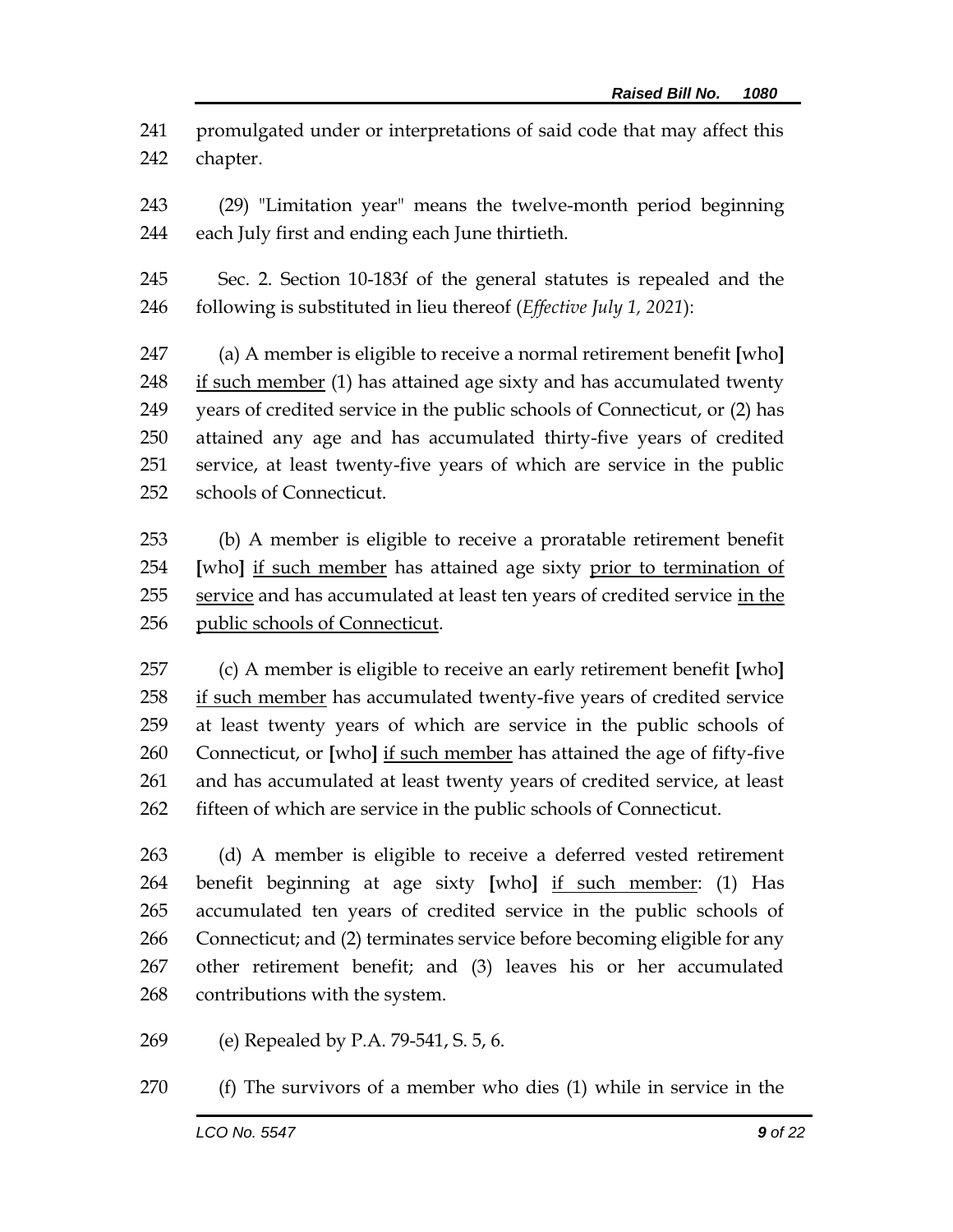public schools of Connecticut, (2) within two months after withdrawal from such service and prior to the effective date of such member's retirement or (3) while receiving a disability benefit under section 10- 183aa, as amended by this act, shall receive survivors' benefits. **[**, except that, if a member who has elected a coparticipant option, under section 10-183j, dies after such option becomes effective, such coparticipant option shall be given effect and no survivors' benefits shall be payable.**]** Before any survivors' benefits are paid, the board shall receive such applications and other documents and information as it deems necessary.

 (g) Notwithstanding any provision of this chapter, pursuant to Section 401(a)(9) of the Internal Revenue Code, a member shall begin receiving benefits under this chapter no later than April first of the calendar year following the calendar year in which (1) the member 285 attains age seventy and one-half, or seventy-two for members who attain such age on or after January 1, 2020, or (2) if the member retires after age seventy and one-half, **[**the**]** or seventy-two for members who 288 attain such age on or after January 1, 2020, in the calendar year in which such member retires.

 Sec. 3. Subsection (a) of section 10-183i of the general statutes is repealed and the following is substituted in lieu thereof (*Effective July 1, 2021*):

 (a) A member may make voluntary contributions to the system and may, no more than once, withdraw such voluntary contributions from the system under rules of the board. Any voluntary contribution shall be made solely by payroll deduction of an amount subject to state, federal or local tax in the tax or income year in which such voluntary contribution is made. Voluntary contributions shall be subject to the limitations imposed under Section 415(c) of the Internal Revenue Code for the applicable limitation year. Such contributions shall earn credited interest. Upon retirement such member shall elect to receive the accumulated contributions plus credited interest either in a lump sum or in the form of an actuarially equivalent annuity for life. Such lump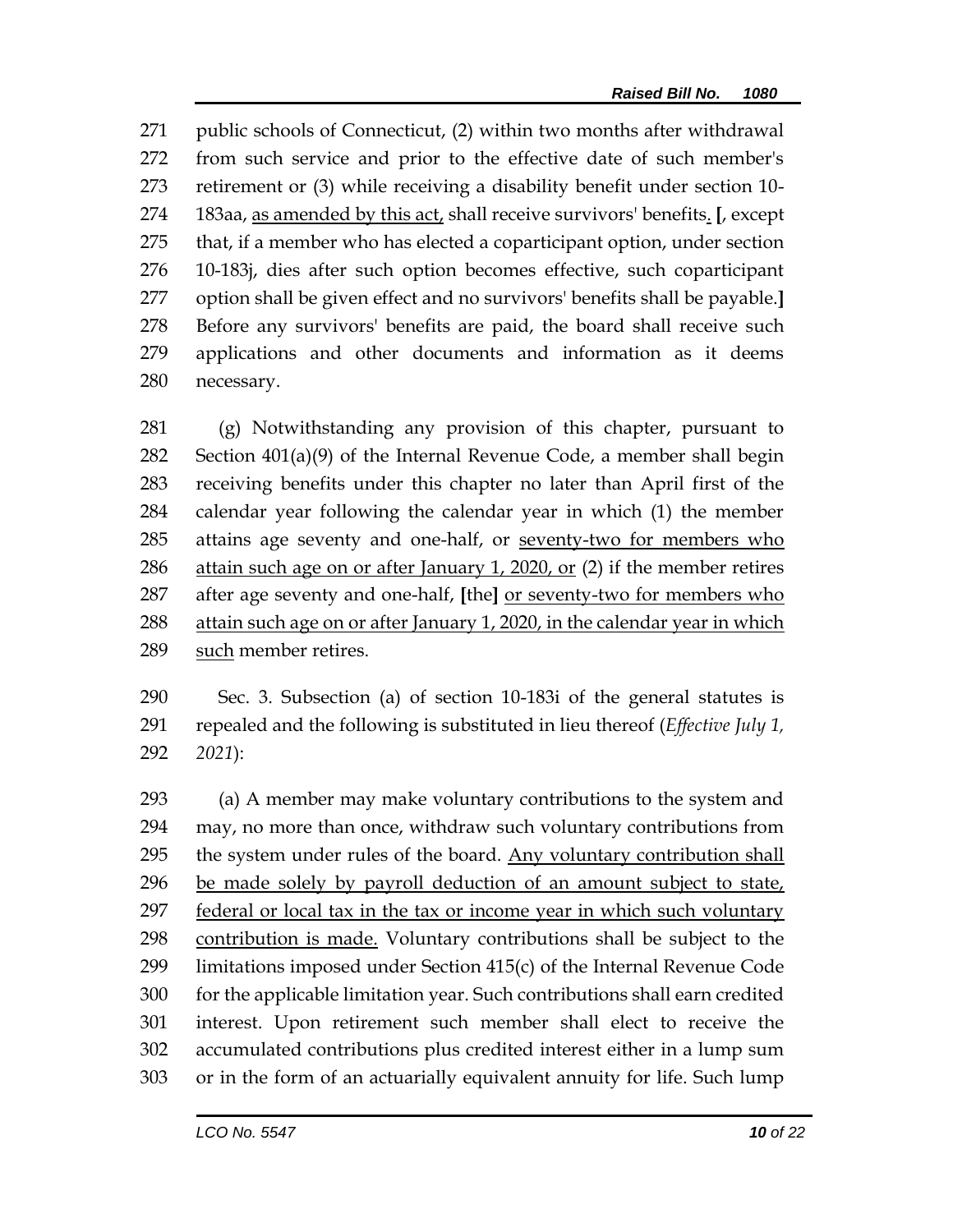sum, **[**or**]** if elected, shall be paid not later than three months after the effective date of retirement, except the board may delay payment of such lump sum in the case of extenuating circumstances. If such delay occurs, the board shall submit a written notice to the member explaining the nature of the extenuating circumstances and an estimate as to when such lump sum shall be paid. Payment of such annuity, if elected, shall **[**be paid or commenced to be paid**]** commence when the first payment of such member's other retirement benefit is made. If such member dies before the effective date of his or her retirement, the accumulated contributions plus credited interest shall be paid to such member's designated beneficiary.

 Sec. 4. Section 10-183*l* of the general statutes is repealed and the following is substituted in lieu thereof (*Effective July 1, 2021*):

 (a) (1) On and after July 1, 1991, the management of the system shall continue to be vested in the Teachers' Retirement Board, whose members shall include the Treasurer, the Secretary of the Office of Policy and Management and the Commissioner of Education, or their designees, who shall be voting members of the board, ex officio. (2) On or before June 15, 1985, and quadrennially thereafter, the members of the system shall elect from their number, in a manner prescribed by said board, two persons to serve as members of said board for terms of four years beginning July first following such election. Both of such persons shall be active teachers who shall be nominated by the members of the system who are not retired and elected by all the members of the system. On or before July 1, 1991, and quadrennially thereafter, the members of the system shall elect from their number, in a manner prescribed by said board, three persons to serve as members of said board for terms of four years beginning July first following such election. Two of such persons shall be retired teachers who shall be nominated by the retired members of the system and elected by all the members of the system and one shall be an active teacher who shall be nominated by the members of the system who are not retired and elected by all the members of the system. (3) On or before July 1, 2011, and quadrennially thereafter, the members of the system shall elect from their number, in a manner prescribed by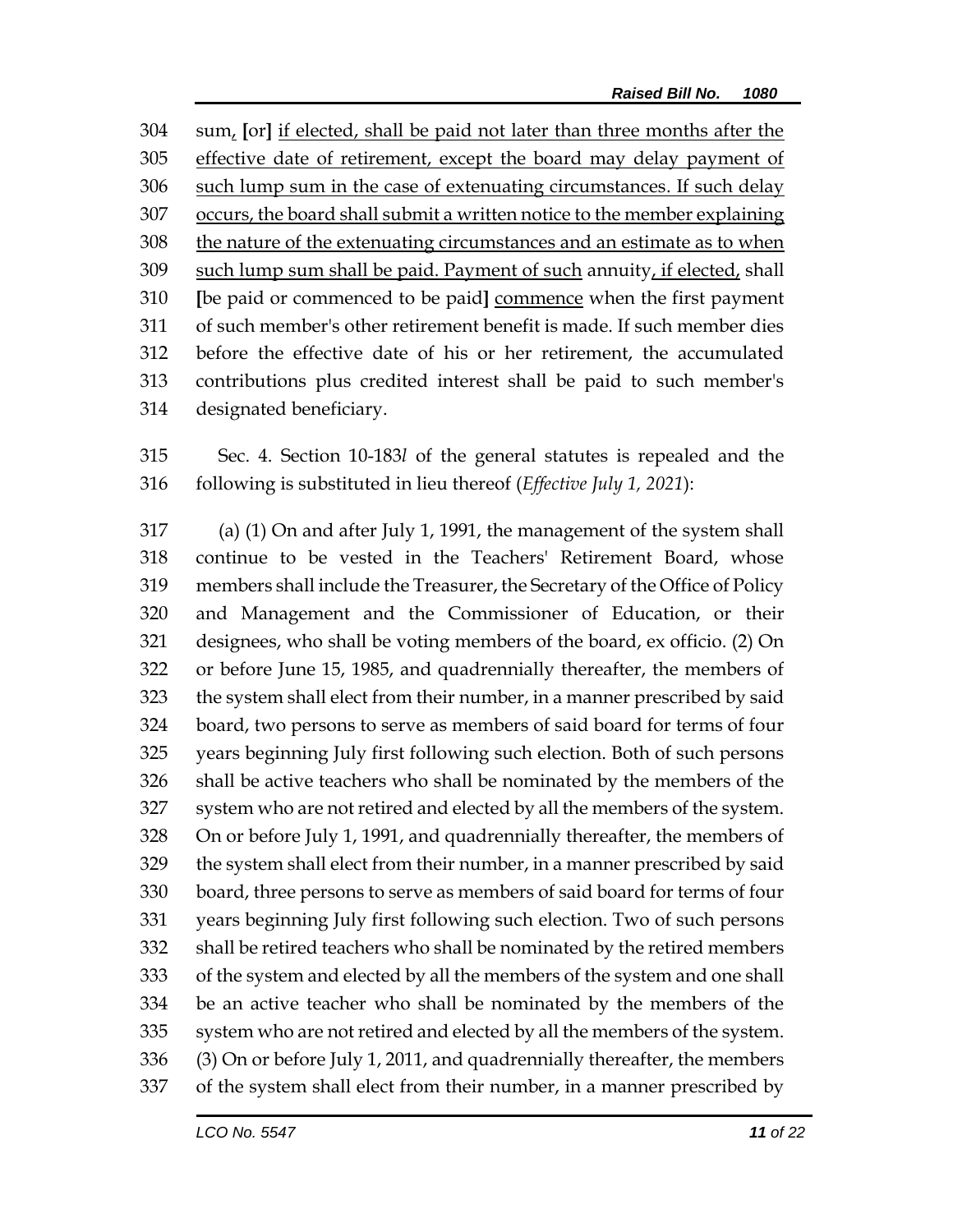said board, one person to serve as a member of said board for a term of four years beginning July first following such election. Such person shall be an active teacher who shall be nominated by the members of the system who are not retired, elected by all the members of the system and a member of an exclusive representative of a teachers' bargaining unit that is not represented by the members of the board elected under subdivision (2) of this subsection. (4) If a vacancy occurs in the positions filled by the members of the system who are not retired, said board shall elect a member of the system who is not retired to fill the unexpired portion of the term. If a vacancy occurs in the positions filled by the retired members of the system, said board shall elect a retired member of the system to fill the unexpired portion of the term. The Governor shall appoint five public members to said board in accordance with the provisions of section 4-9a, one of whom shall be the mayor, first selectman or chief elected official of a municipality. On and after the effective date of this section, the Governor shall fill the next vacant position on the board that is appointed by the Governor with a person who is the mayor, first selectman or chief elected official of a municipality. The members of the board shall serve without compensation, but shall be reimbursed for any expenditures or loss of salary or wages which they incur through service on the board. **[**All decisions of the board shall require the approval of six members of the board or a majority of the members who are present, whichever is greater**]** A majority of the membership of the board shall constitute a quorum for the transaction of any business.

 (b) In carrying out its duties, the board may employ **[**a secretary**]** a chief administrator with a title established by the board, who shall also serve as secretary of the board, an administrative officer and such **[**clerical and other assistance**]** staff as may be necessary. Their salaries shall be paid by said board with the approval of the Secretary of the Office of Policy and Management. Said board shall employ the services of one or more actuaries, each of which shall be an individual or firm having on its staff a fellow of the Society of Actuaries, to carry out the 371 actuarial duties of this section and sections 10-183b, as amended by this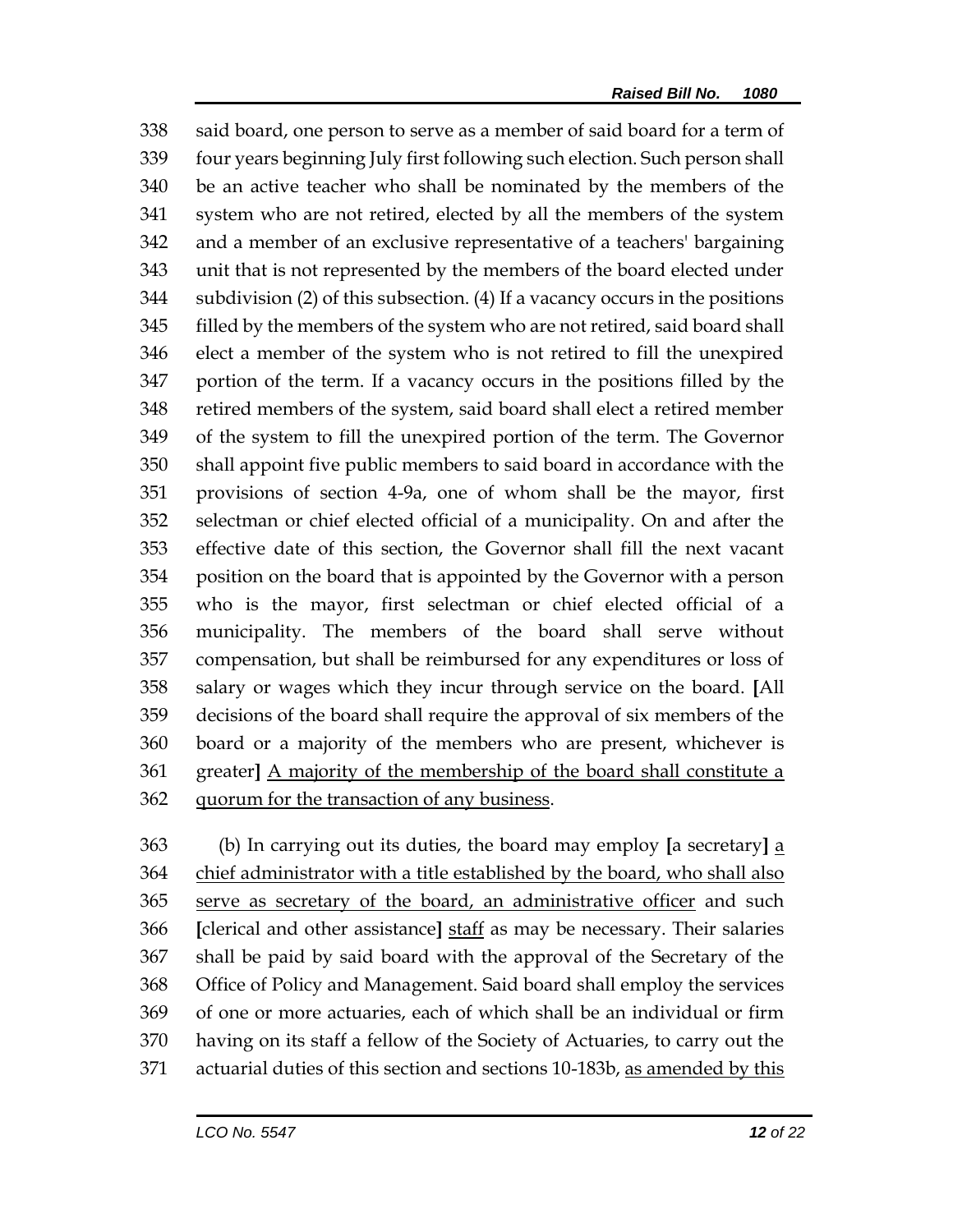act, 10-183r, and 10-183z and for such related purposes as the board deems advisable. The cost of such services shall be charged to the funds provided for in section 10-183r. Said board shall arrange for such actuary to prepare an actuarial valuation of the assets and liabilities of the system as of June 30, 1980, and at least once every two years thereafter. On the basis of reasonable actuarial assumptions approved by the board, such actuary shall determine the **[**normal cost**]** actuarially determined employer contribution required to meet the actuarial cost of current service and the unfunded accrued liability. Commencing December 1, 2002, such valuation shall be completed prior to December first biennially. Said board shall adopt all needed actuarial tables and may adopt regulations and rules not inconsistent with this chapter, including regulations and rules for payment of purchased service credits and repayment of previously withdrawn accumulated contributions. Said board shall establish **[**such funds as are**]** an operational budget necessary for the management of the system. The board may enter into such contractual agreements, in accordance with established procedures, as may be necessary for the discharge of its duties.

 Sec. 5. Section 10-183p of the general statutes is repealed and the following is substituted in lieu thereof (*Effective July 1, 2021*):

 **[**(a) Any member of either the state employees retirement system or the teachers' retirement system, if eligible to belong to the other or in accordance with the provisions of subsection (h) of section 5-160 or section 5-192e, may transfer from the one to which such member belongs to the other or prior to the first of the month following three months after June 28, 1985, to an alternate retirement program, as defined in subsection (u) of section 5-154, when authorized to do so, in the case of a transfer between said systems or a transfer from the teachers' retirement system to an alternate retirement program, by the concurrent action of the State Employees Retirement Commission and the Teachers' Retirement Board. No person shall be eligible to membership in more than one such system or program at the same time, provided nothing contained herein shall affect the rights of any person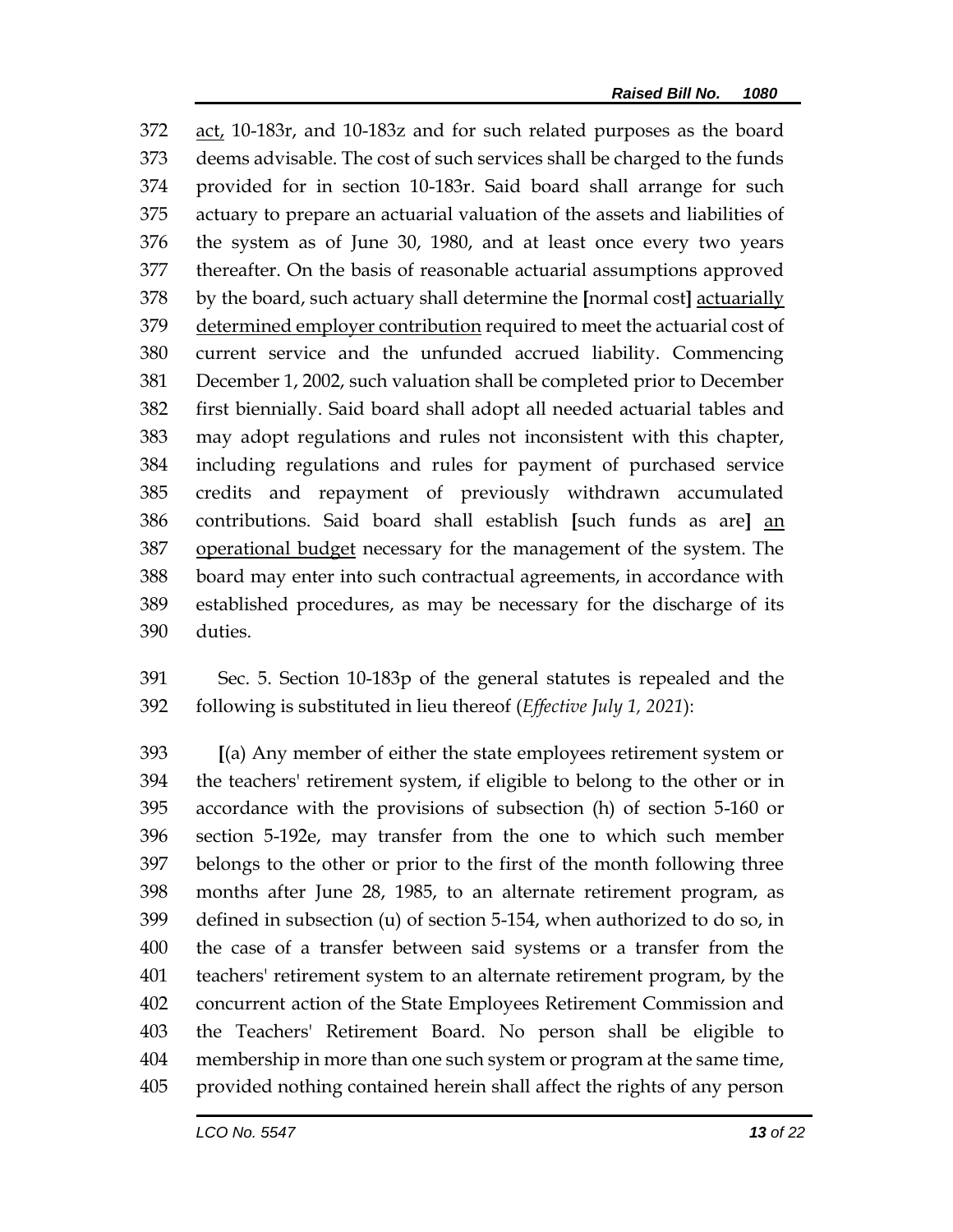who, on June 18, 1953, was a member of both systems. Any member of the teachers' retirement system who elects or has elected to participate in an alternate retirement program shall receive a refund of all contributions made by him into said system in lieu of any benefits under said system. Any former state employee who was, during such employee's period of employment, eligible to belong to either the state employees retirement system or the teachers' retirement system and who withdrew from the state employees retirement system after July 1, 1940, to become a member of the teachers' retirement system may be credited in the teachers' retirement system with such member's period of state service upon making application in writing to the secretary of the Teachers' Retirement Board and paying contributions for such period of service with credited interest from the date such service was rendered.

 (b) No person who has creditable service as a member of the state employees retirement system and who transfers, on or after May 6, 1975, to the teachers' retirement system shall be entitled to benefits from the teachers' retirement system until such person has been a member of and contributed to said system for a period of one year. If such transferee dies or becomes disabled before completion of that one year, such transfer shall be deemed to be cancelled and such person shall be deemed to be a member of the state employees retirement system.**]**

 Any member who is also a participant in an alternate retirement program, as defined in subsection (u) of section 5-154, the state 430 employees retirement system or any other retirement system may purchase service credit in the Connecticut teachers' retirement system in accordance with section 10-183e, provided such member withdraws any and all employee funds and forfeits all employer contributions and 434 earnings thereon in the respective system, other than the Social Security 435 System or the nonregular military retirement system under 10 USC 436 Chapter 1223, as amended from time to time. No person shall be eligible 437 for membership in more than one such system or program at the same time for the same service.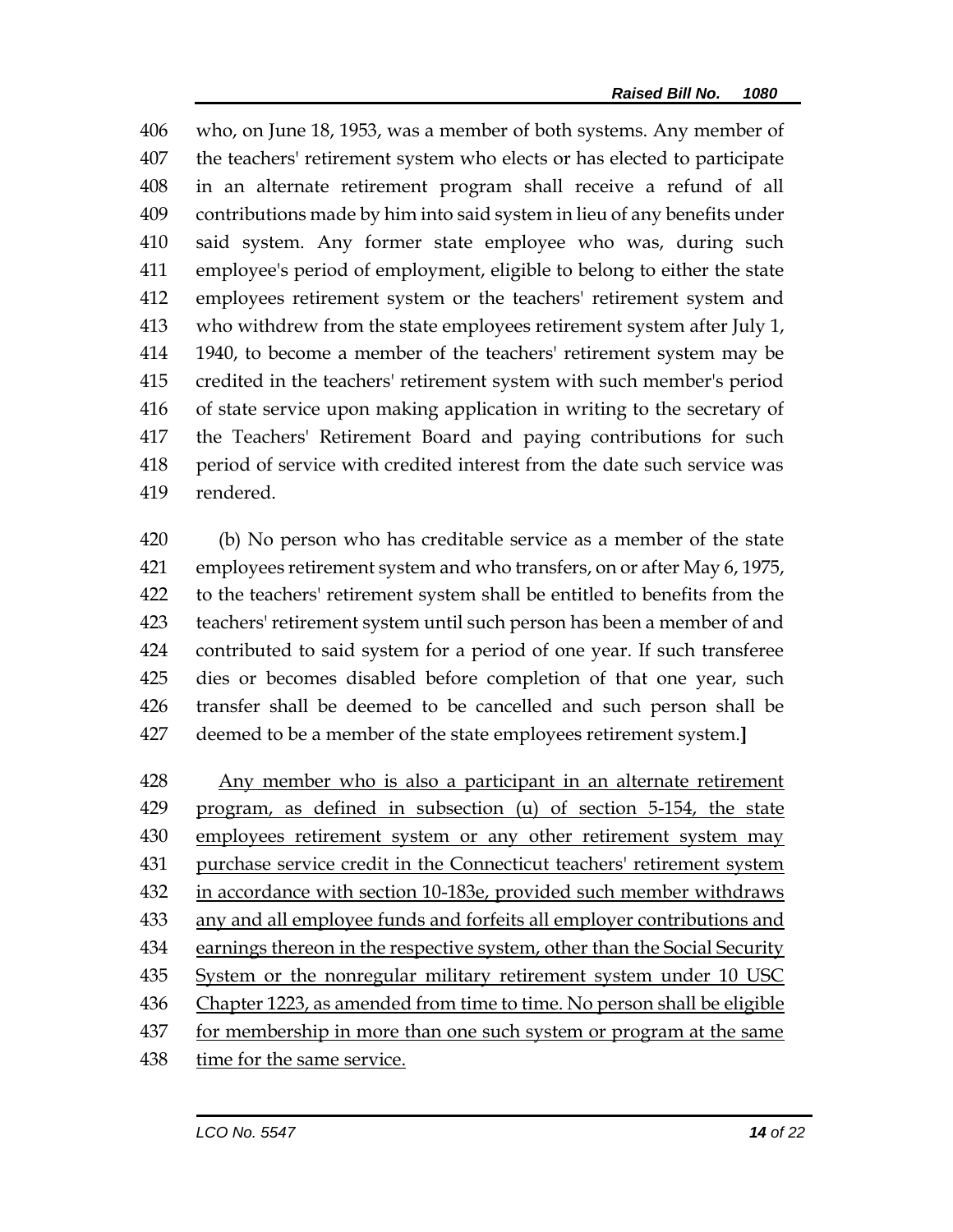Sec. 6. Section 10-183v of the general statutes is repealed and the following is substituted in lieu thereof (*Effective July 1, 2021*):

 (a) (1) Except as provided in subdivisions (2) and (3) of this subsection and subsection (b) of this section, a teacher receiving retirement benefits from the system may not be employed by an employer in a teaching position receiving compensation paid out of public money appropriated for school purposes except that such teacher may be employed in such a position and receive no more than forty-five per cent of the maximum salary level for the assigned position for each school year. Any teacher who receives in excess of such amount shall reimburse the board for the amount of such excess.

 (2) Commencing July 1, 2016, to June 30, 2020, inclusive, the provisions of subdivision (1) of this subsection establishing a limitation on the compensation of a reemployed teacher and requiring the reimbursement of any amount received in excess of that limitation shall not apply to a teacher who (A) is receiving retirement benefits from the system based on thirty-four or more years of credited service, (B) is reemployed as a teacher in a district designated as an alliance district pursuant to section 10-262u, and (C) was serving as a teacher in that district on July 1, 2015.

 (3) On and after July 1, 2016, a teacher receiving retirement benefits 460 from the system may be employed in a teaching position and receive  $(A)$  compensation paid out of public money appropriated for school purposes, (B) health insurance benefits, and (C) other employment benefits provided to active teachers employed by such school system, provided such teacher does not receive a retirement income during such employment. Payment of such teacher's retirement income shall resume on the first day of the month following the termination of such employment. The compensation under subparagraph (A) of this subdivision shall be provided in accordance with subsection (c) of this section.

(4) Notice of employment under this subsection shall be sent to the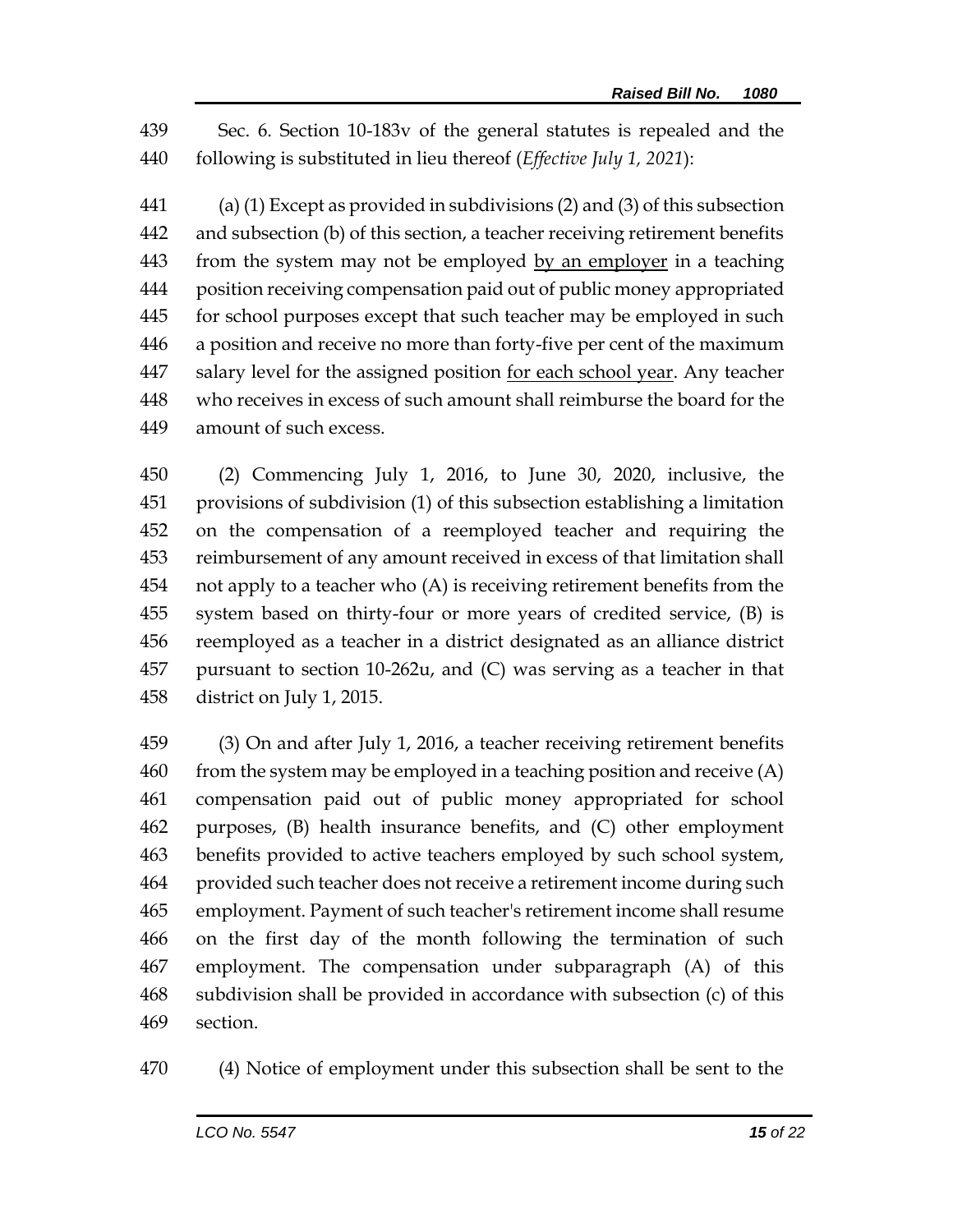board by the employer at the beginning and end of the school year, or assignment within the school year when reemployed for less than the full school year.

 (b) A teacher receiving retirement benefits from the system may be reemployed for up to one full school year by a local board of education, the State Board of Education or by any constituent unit of the state system of higher education (1) in a position designated by the Commissioner of Education as a subject shortage area for the school year in which the teacher is being employed, (2) at a school located in a school district identified as a priority school district, pursuant to section 10- 266p, for the school year in which the teacher is being employed, (3) if the teacher graduated from a public high school in an educational reform district, as defined in section 10-262u, or (4) if the teacher graduated from an historically black college or university or a Hispanic- serving institution, as those terms are defined in the Higher Education Act of 1965, P.L. 89-329, as amended from time to time, and reauthorized by the Higher Education Opportunity Act of 2008, P.L. 110-315, as amended from time to time. Notice of such reemployment shall be sent to the board by the employer and by the retired teacher at the time of hire and at the end of the assignment. Such reemployment may be extended for **[**an**]** one additional school year, not to exceed two school 492 years over the lifetime of the retiree, provided the local board of education (A) submits a written request for approval to the Teachers' Retirement Board, (B) certifies that no qualified candidates are available prior to the reemployment of such teacher, and  $(C)$  indicates the type of assignment to be performed, the anticipated date of rehire and the expected duration of the assignment.

 (c) The employment of a teacher under subsections (a) and (b) of this section shall not be considered as service qualifying for continuing contract status under section 10-151 and the salary of such teacher shall be fixed at an amount at least equal to that paid other teachers in the same school system with similar training and experience for the same type of service.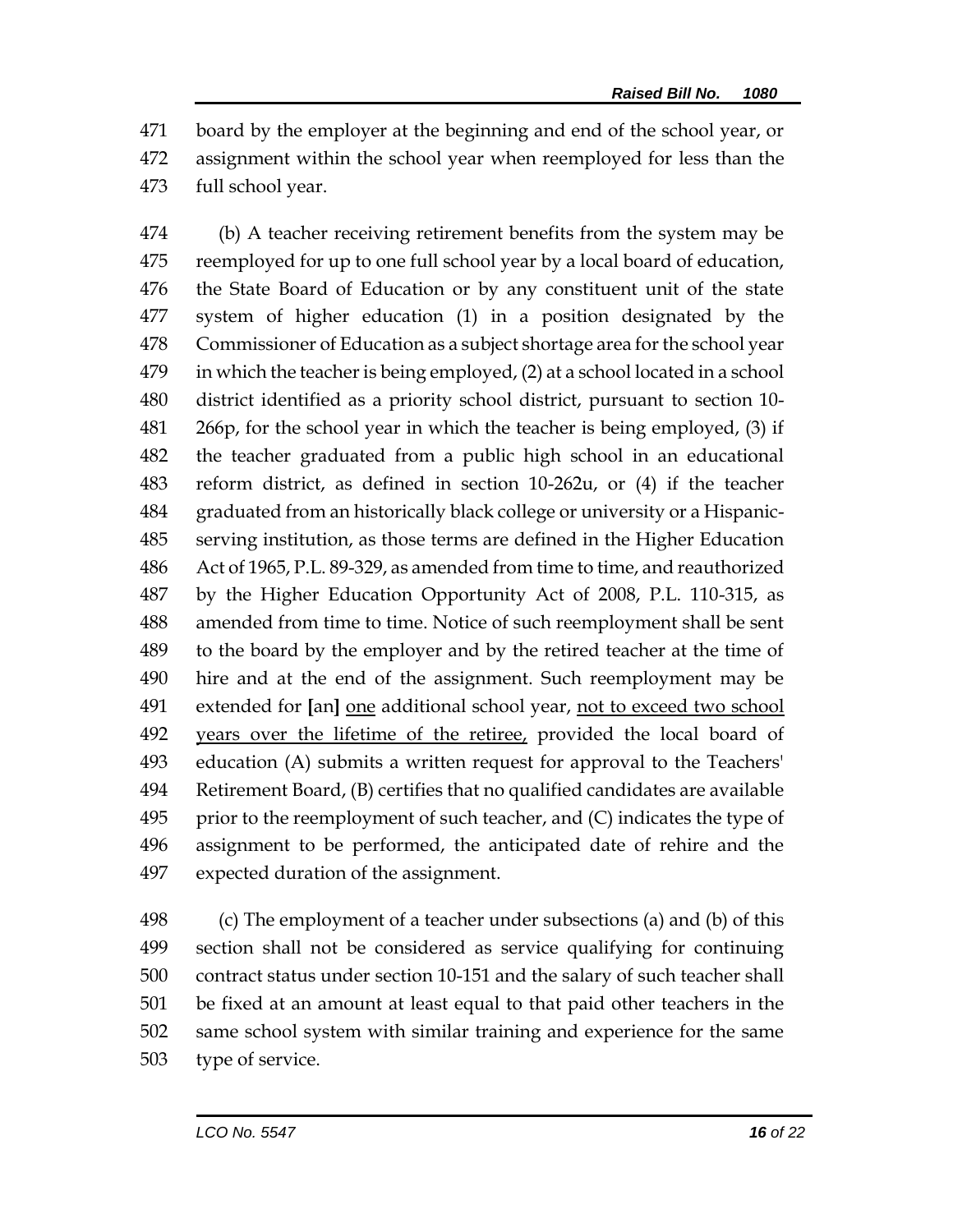(d) No person shall be entitled to survivor's benefits under subsection 505 (f) of section 10-183f, as amended by this act, as a result of reemployment under this section.

 (e) The same option plan of retirement benefits in effect prior to reemployment shall continue for a reemployed teacher during reemployment.

 (f) Any member in violation of any provision of this section, as determined by the board, shall be required to reimburse the board for all amounts such member received in excess of the amount permitted under this section. Such reimbursement shall be accomplished through an offset of all or a portion of the excess amount which can be recaptured commencing with the next immediate retirement benefit payment issued to such member. Such member may request an alternative payment method to reimburse the board for the excess amount through 518 an acceptable alternative method agreed to by the board.

 (g) In no event shall a retired member be permitted to revert to active status after the effective date of retirement, except a member may suspend their retirement benefit for reemployment purposes.

 **[**(f)**]** (h) The provisions of this section in effect on June 30, 2003, revision of 1958, revised to January 1, 2003, shall be applicable to any person making contributions to the Teachers' Retirement System on June 30, 2003, in accordance with said provisions.

 (i) For purposes of this section, "employed" and "reemployed" mean to hire, retain or otherwise procure the services of a retired teacher or member by an employer.

 Sec. 7. Section 10-183y of the general statutes is repealed and the following is substituted in lieu thereof (*Effective July 1, 2021*):

 Any member may appeal to the Teachers' Retirement Board for 532 reconsideration of a decision of the board affecting such member. Such member shall submit with such appeal a written statement identifying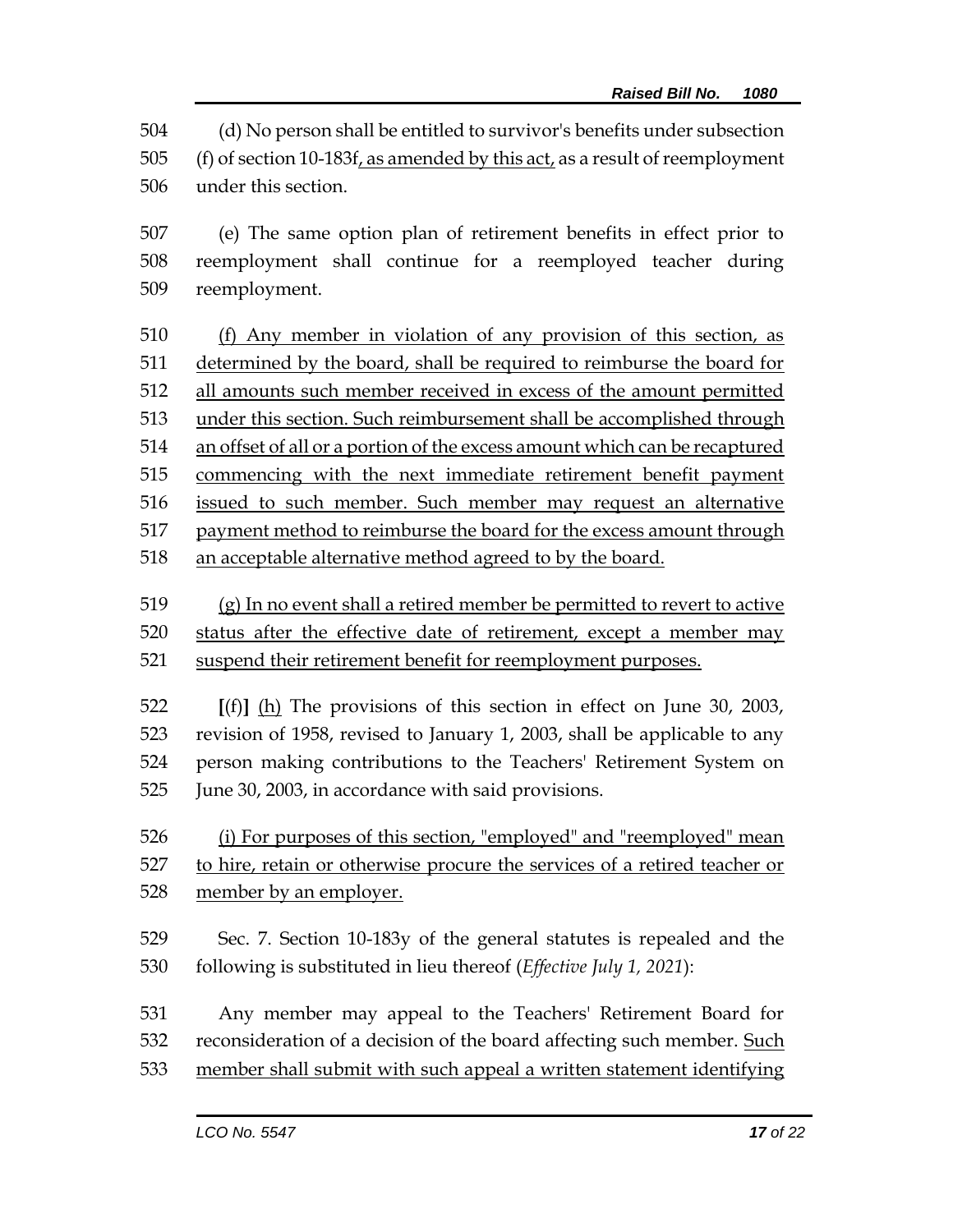the section of the general statutes that provides for the benefit to which such member claims he or she was entitled and denied and received a written denial for such request. Such appeal shall be made within ninety days of the date of issuance of written notice of such decision. The board shall meet to review such member's records and, if requested in writing, allow such member to appear at such meeting. The board shall render a written decision within sixty days of receipt of such request for reconsideration.

 Sec. 8. Section 10-183aa of the general statutes is repealed and the following is substituted in lieu thereof (*Effective July 1, 2021*):

 (a) (1) An active member is eligible for a disability allowance if he or she has **[**(1)**]** (A) become disabled as a result of any sickness or injury incurred in the performance of his or her duty as a teacher, without regard to the member's accumulated years of service at the time the disability is incurred; or **[**(2)**]** (B) accumulated at least five years of service in the public schools and becomes disabled, without regard to whether the disability was incurred in the performance of his or her duty as a teacher.

 (2) Any active member seeking a disability allowance shall submit to the board a formal application for disability allowance, which shall include the following: (A) The member's application; (B) the member's birth certificate or, in lieu thereof, a notarized statement supported by other evidence satisfactory to the board; (C) records of service, if such records are required by the board to determine a salary rate or years of creditable service; (D) a physician's statement of health for the member, including, but not limited to, medical reports and office notes from such physician; (E) in the case of a member who is married, a marriage certificate; (F) an employer's statement regarding work performance, 562 attendance records and any other information regarding the member's disability; (G) the member's statement outlining the effect his or her impairment has on the ability to perform the duties of his or her occupation; and (H) any other documentation required by the board. For any formal application for disability allowance filed on or after July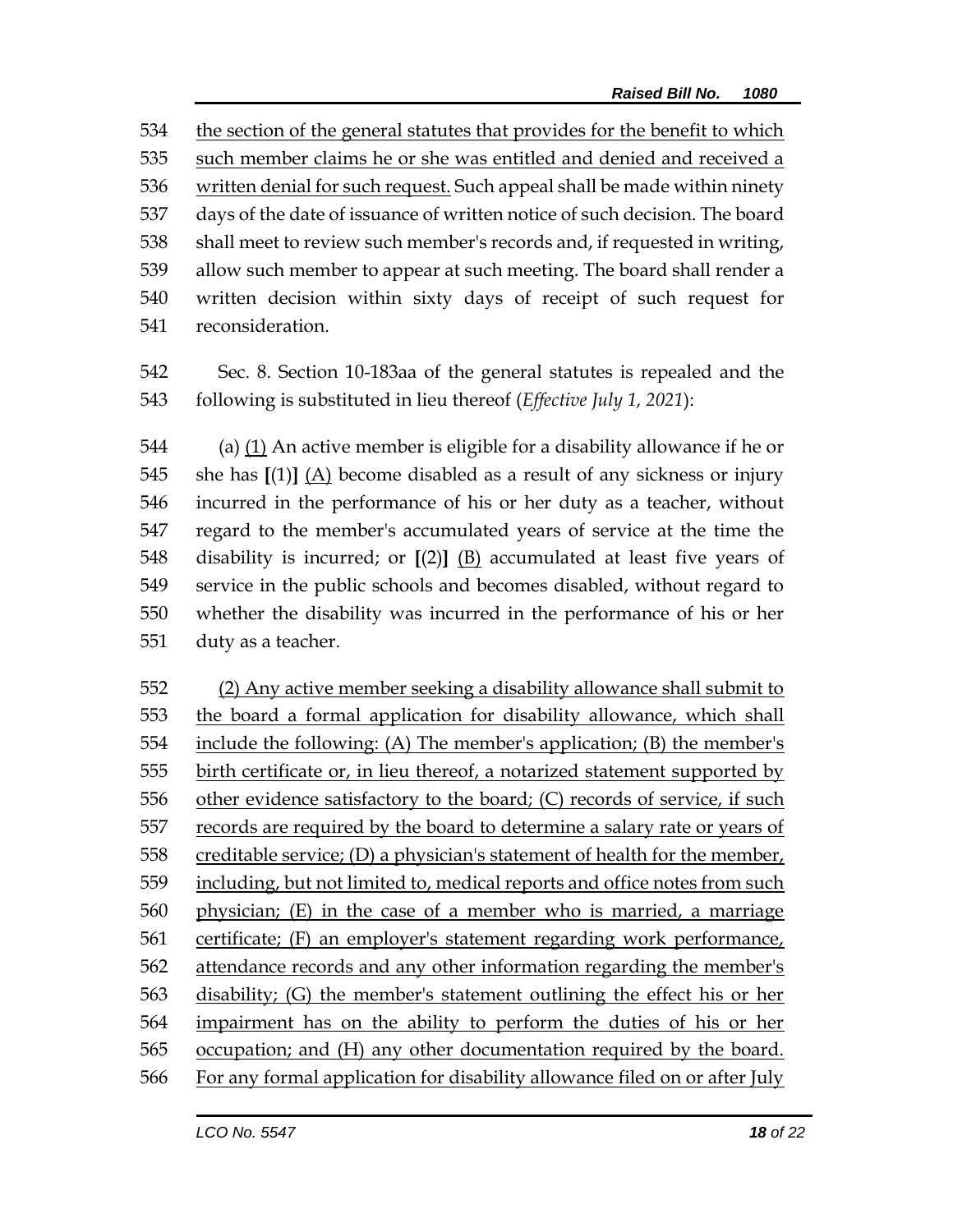1, 1986, upon a finding by the board that extenuating circumstances relating to the health of an active member caused a delay in the filing of such member's complete formal application for disability allowance, the board may deem such application to have been filed up to three months earlier than the actual date of such filing.

 (b) The disability allowance is computed as follows: Two per cent times credited service to the date of disability multiplied by average annual salary, provided such allowance shall not be less than fifteen per cent or more than fifty per cent of the member's average annual salary. In no case shall such disability allowance, less cost of living adjustments, plus any initial award of Social Security benefits and workers' compensation, exceed seventy-five per cent of the member's average annual salary.

 (c) The board shall designate a medical committee to be composed of no more than five physicians. If required, other physicians may be employed to report on special cases. Such medical committee shall review each application for a disability allowance and shall make findings and recommendations in writing to the board. The medical committee shall perform additional examinations or case reviews as deemed necessary by the board. Members of such committee shall receive compensation for their services at a rate to be determined by the board.

 (d) The disability allowance being paid to a member shall cease when and if the disability ends. The board may determine that a member's disability has ended if it finds, upon the recommendation of its medical committee, that the member has failed to pursue an appropriate program of treatment. In either event, such member shall receive credited service for the years he received such disability allowance subject to a maximum total credit of thirty years, or actual years of credited service to the date the disability commenced, whichever is greater. Such member, if eligible, may then (1) retire on a normal, early or proratable retirement benefit or (2) retain a vested right to a deferred normal, early or proratable retirement benefit. Upon attainment of the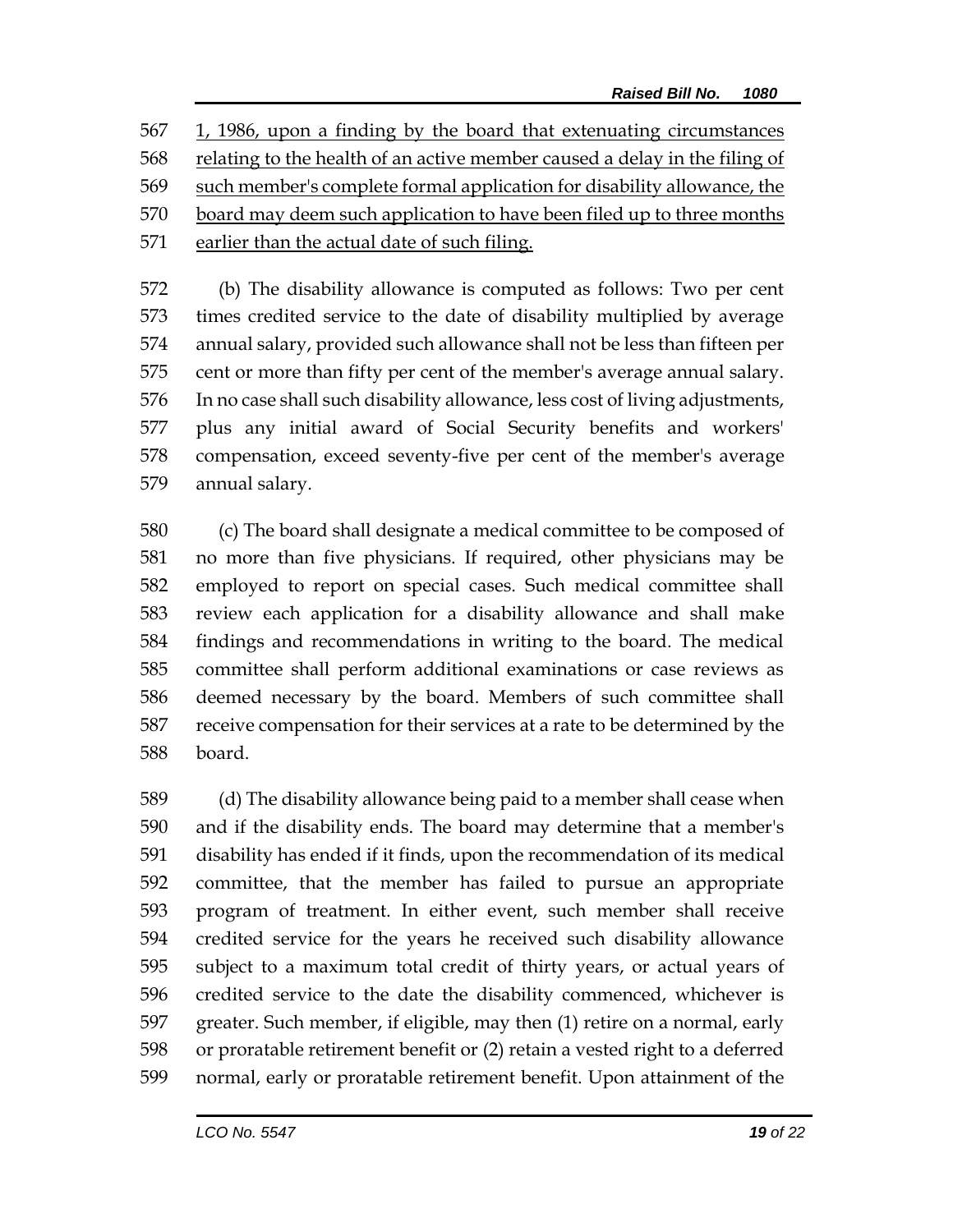member's normal retirement date, as determined by his age and credited service, including the credited service granted by this subsection, the member's disability allowance shall convert to a normal or other service retirement, which shall be payable either in the normal form or under an optional payment form under section 10-183j. The board may require periodic medical examinations.

 (e) No credit for a period of service of any kind prior to the months in which contribution therefor is made shall be given under this chapter or any special act in determining service in connection with an application for disability allowance other than for injury received in performance of duty as a teacher if such disability occurred within five years after contributions and required interest on account of such period were paid in full. The foregoing limitation shall not apply to (1) any reinstatement of prior Connecticut teaching service, or (2) credit obtained immediately after transfer from the state employees retirement system under this chapter for service previously credited in said system; but in the case of such transfer, no allowance on account of disability occurring within such five-year period, other than for injury received in performance of duty as a teacher, shall exceed the benefit which would have been payable by said system if transfer had not been made.

 (f) During the first twenty-four months of payment of the disability allowance to a member, twenty per cent of all of such member's outside earned income or wages shall be offset against the disability allowance payable, unless the board determines that such earned income or wages are being paid as part of the rehabilitation of the member. At the expiration of such twenty-four-month period, if the total of the disability allowance and outside earned income exceeds one hundred per cent of average annual salary, the disability allowance will be reduced by the amount of such excess over one hundred per cent. The board shall adopt regulations, in accordance with the provisions of chapter 54, concerning procedures for verification of the income of members in receipt of a disability allowance.

(g) All members of the teachers' retirement system who are receiving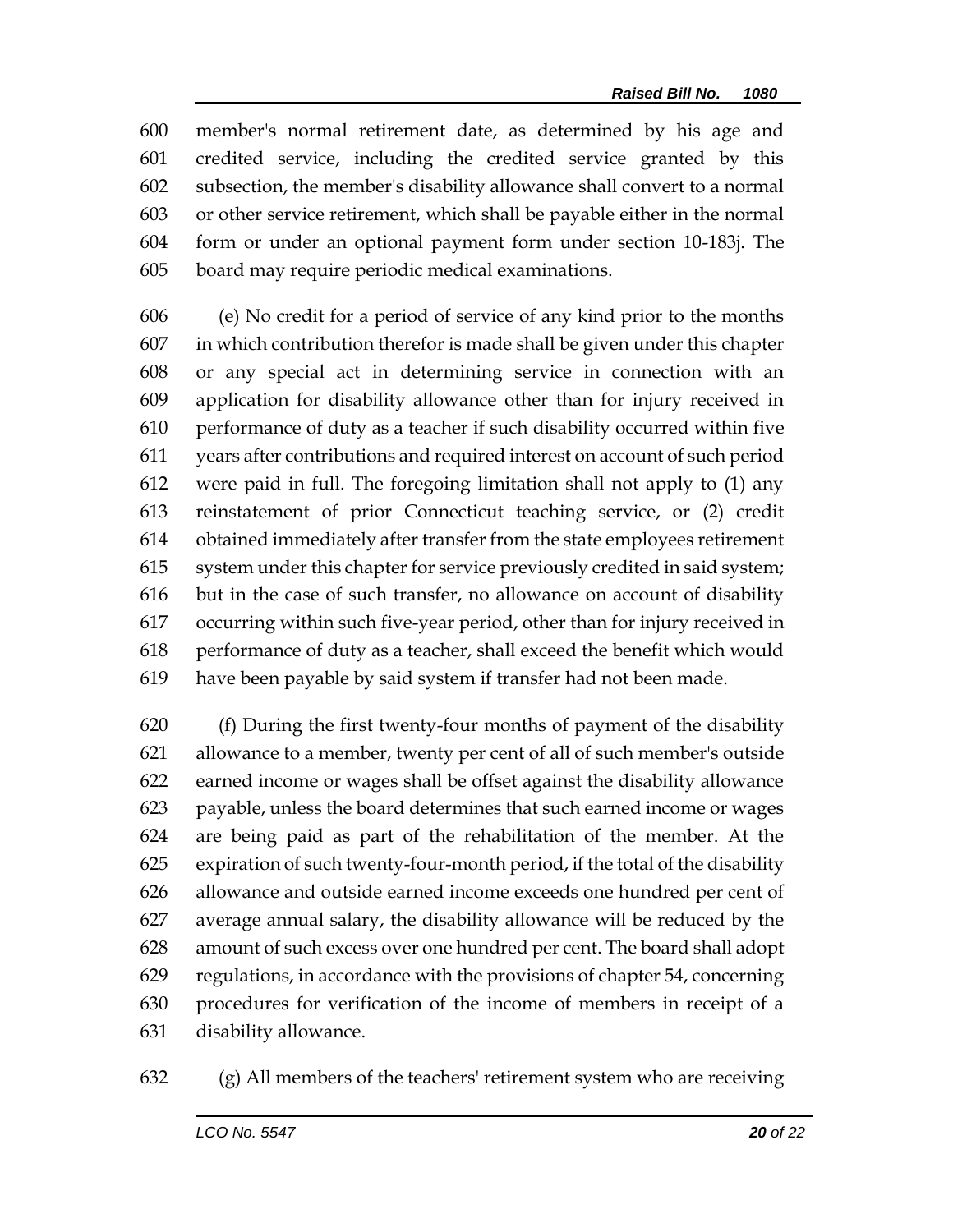disability payments under subsection (e) of section 10-183g of the general statutes, revision of 1958, revised to 1979, may, using a form provided by the board, elect to have their disability payments recomputed with regard to the percentage basis and pursuant to the provisions of this section and section 10-183bb. Such election shall not be revocable.

 Sec. 9. (NEW) (*Effective July 1, 2021*) (a) The Teachers' Retirement Board shall establish a rollover account for each active, inactive and disabled member who submits a formal application of retirement, as defined in section 10-183b of the general statutes, as amended by this act. Any such member may make rollover contributions of any pretax assets maintained in an eligible retirement plan to such rollover account at any time within two months prior to such member's retirement date, as designated in such application. The board shall not accept any such rollover contribution after a member's retirement date. For purposes of this section, "eligible retirement plan" means an eligible retirement plan as defined in Section 402(c)(8)(B) of the Internal Revenue Code of 1986, or any subsequent corresponding internal revenue code of the United States, as amended from time to time.

 (b) Commencing with retirements effective September 1, 2021, or later, any amount in a retired member's rollover account shall be distributed to such member in the form of an actuarially equivalent annuity for life, using the annuity rates adopted by the board for the selected retirement date and under the terms and conditions of the payment plan option the member selected on his or her formal application of retirement, as defined in section 10-183b of the general statutes, as amended by this act. If such member dies prior to the date of his or her retirement, the accumulated rollover funds shall be distributed under the terms and conditions of the payment plan option the member elected on such application.

 (c) The board shall adopt policies and procedures regarding the prudent and efficient operation of rollover accounts established pursuant to subsection (a) of this section, which shall include, but need